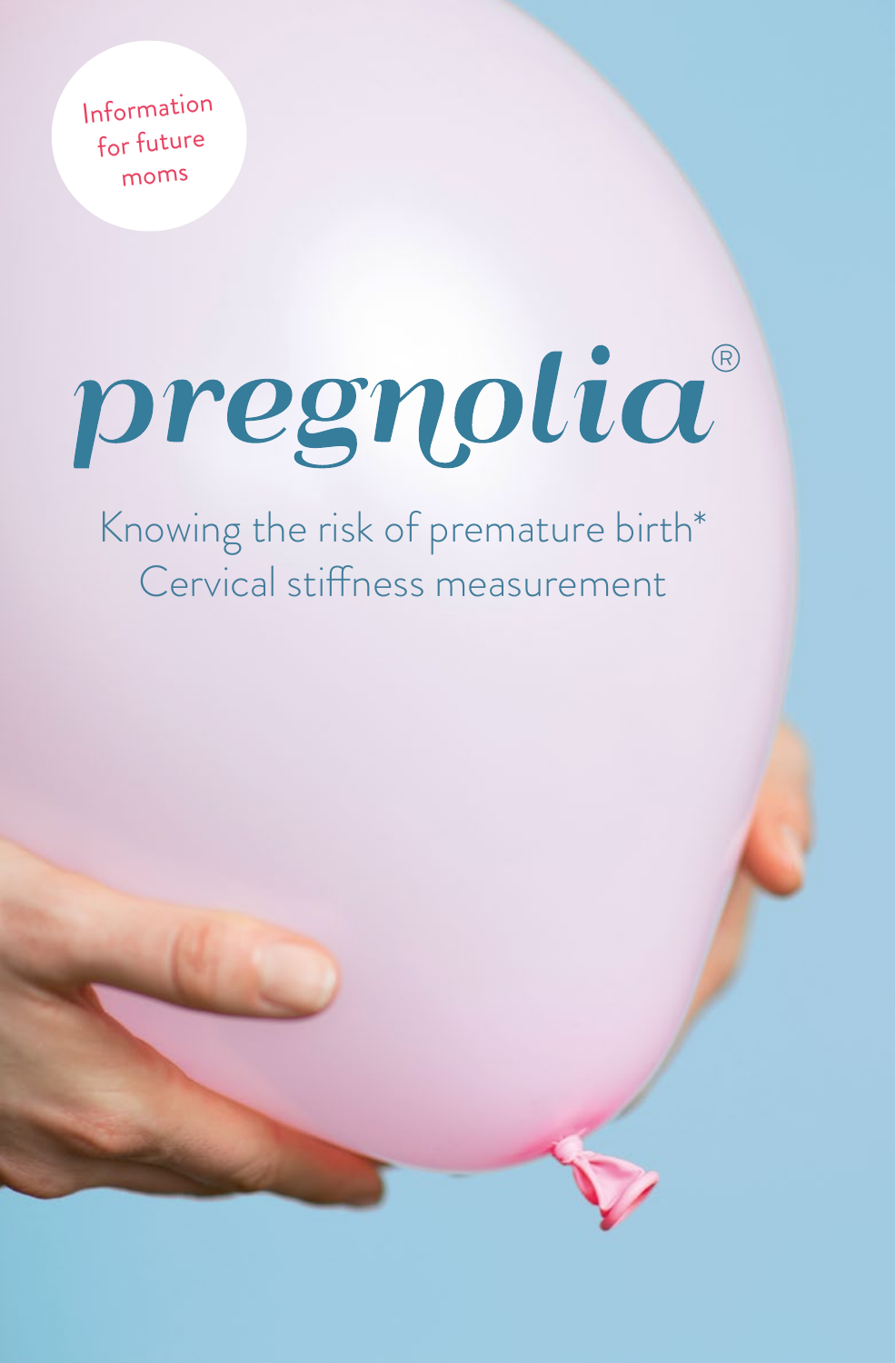

#### **Cervical stiffness and preterm birth**

Premature births can come suddenly and may occur without any previous symptoms. An important indicator for evaluating the risk of preterm birth is the condition of the cervix.



course of pregnancy

During the course of a pregnancy, the cervix becomes softer and softer until its complete opening at birth. A very soft cervix can be an indicator of higher risk for premature birth.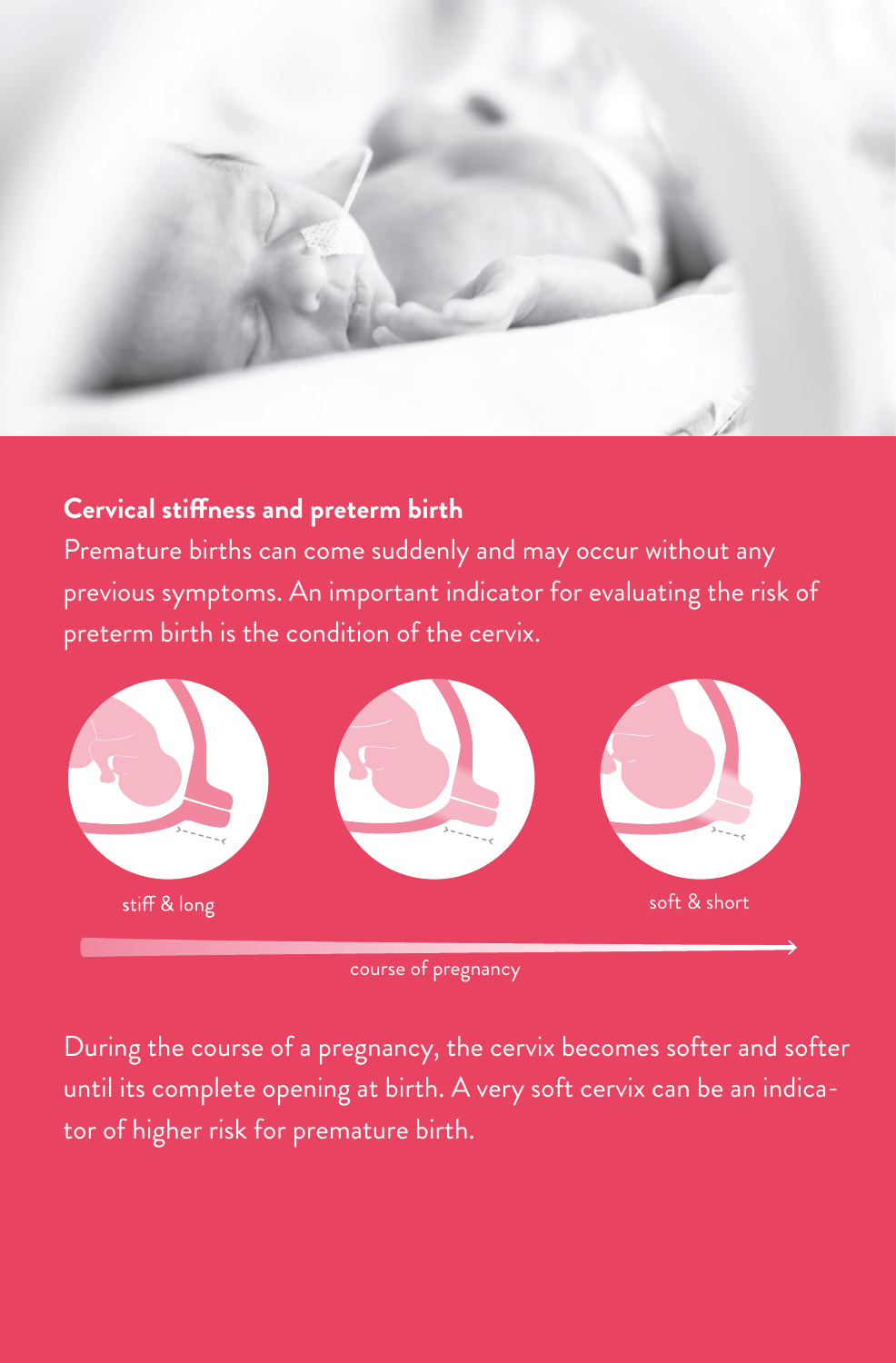# The Pregnolia test supports risk assessment of premature birth

- Safe for you and your baby
- Pain-free
- Less intrusive and more hygienic than palpation
- No ultrasound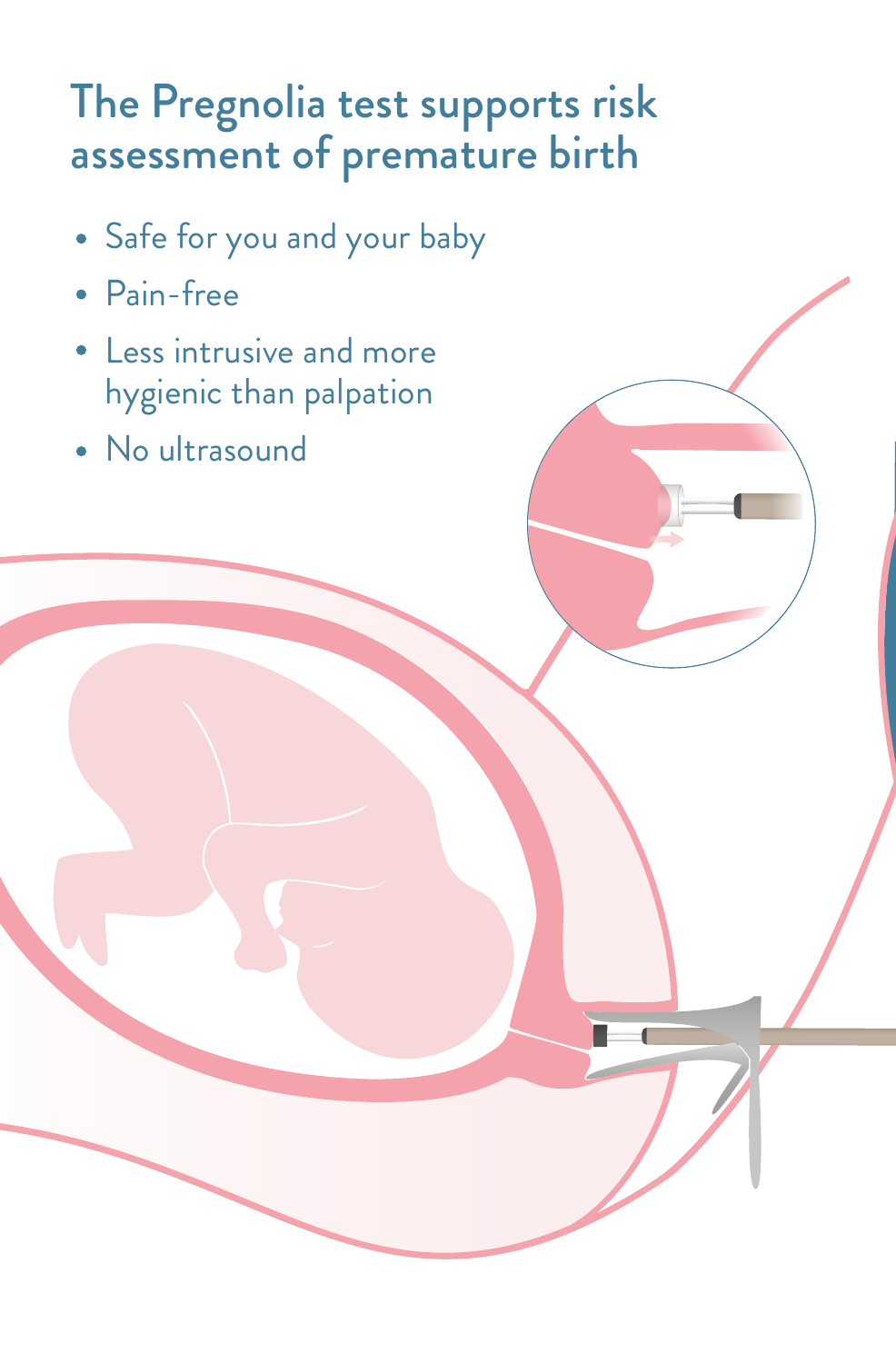Until today, your gynaecologist had to determine the stiffness vaginally with his or her fingers (palpation). With the Pregnolia System, they now have a reliable device that can precisely measure cervical stiffness.

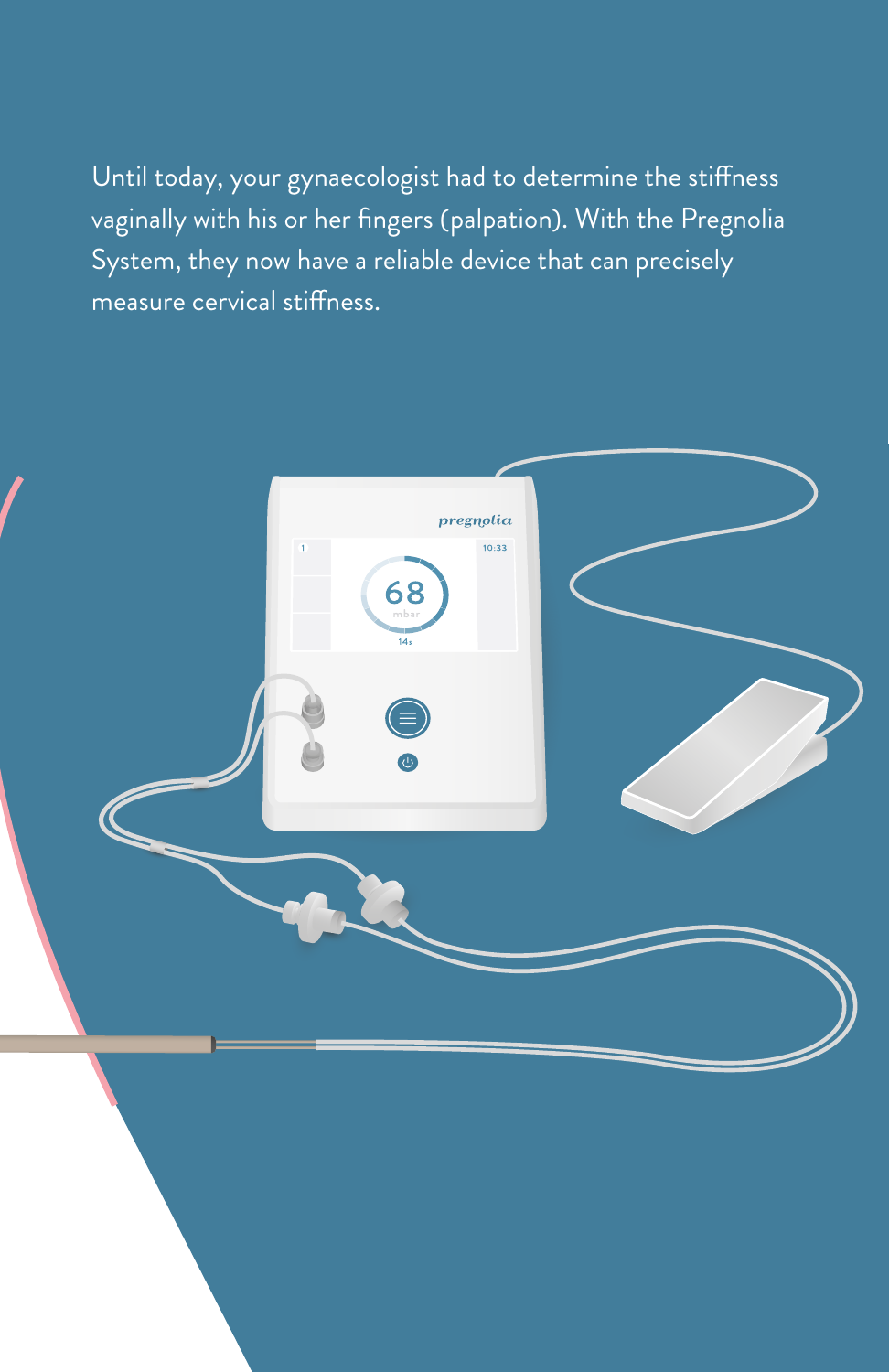### Frequently asked questions

#### **Why assess cervical stiffness?**

It provides additional information about the uterine cervix, to complement the risk assessment of delivering prematurely.

**Does my baby feel anything from the measurement?** No, the baby does not feel anything. The cervical stiffness assessment is gentle, localised and does not use ultrasound waves.

#### **Is it for me?**

The Pregnolia test can be performed in most pregnancies during regular pregnancy examinations.

#### **Who will cover the costs?**

This is a new test, please ask your doctor for more information.

#### **Where can I have a test done?**

You will find a corresponding overview on the Pregnolia homepage.